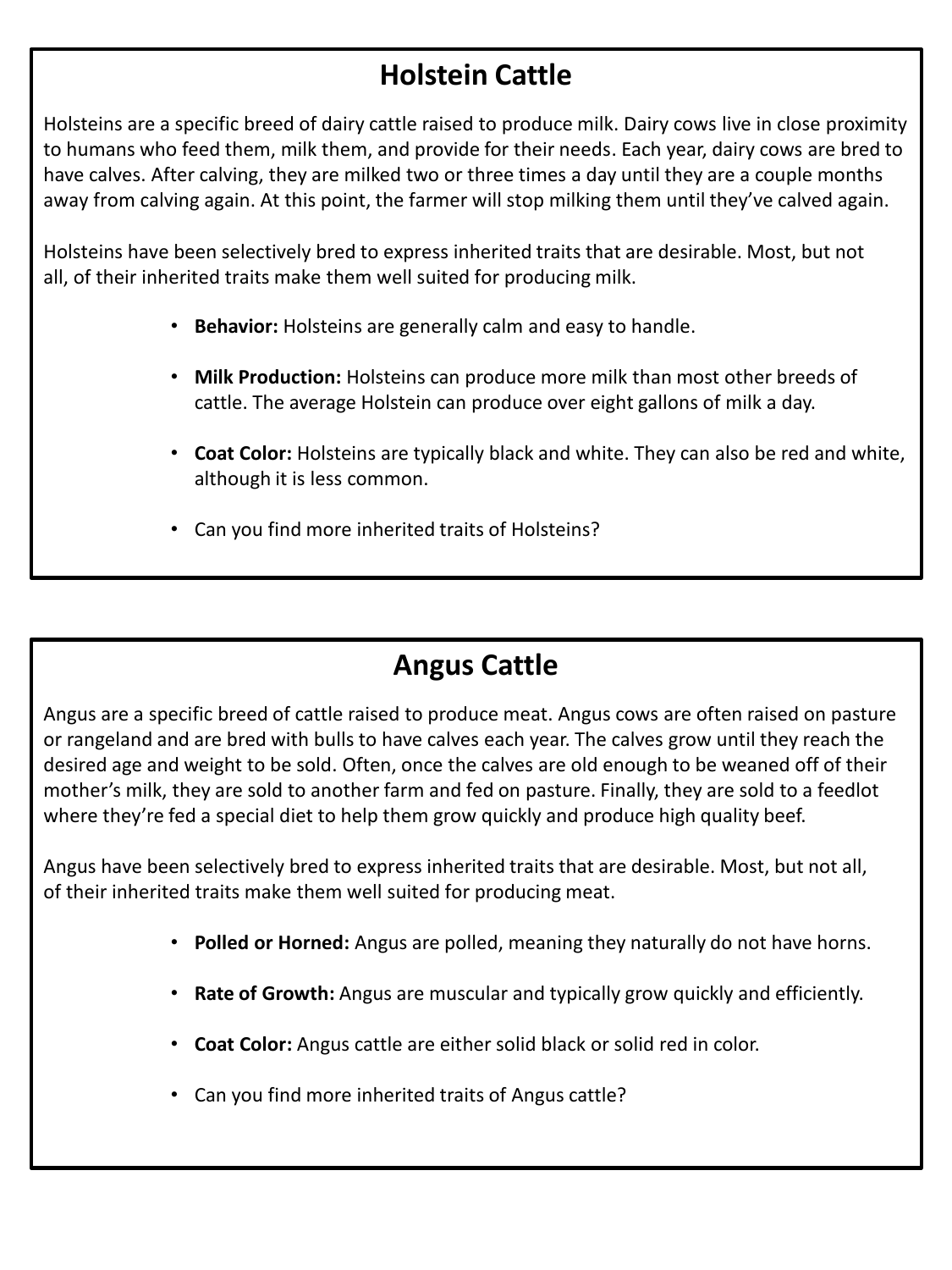### **Yorkshire Pigs**

Yorkshire pigs are raised to produce meat. Along with other breeds, they provide us with bacon, sausage, pork chops, and ham. A sow is a mother pig that has had at least one litter of piglets. When a sow has a litter, it is called farrowing. Some farms raise pigs from farrow to finish, meaning they breed sows and have pigs of all ages. Other farms buy pigs and feed them until they are big enough to be sold for meat.

Yorkshires have been selectively bred to express inherited traits that are desirable. Most, but not all, of their inherited traits make them well suited for producing meat.

- **Color and Ears:** Yorkshires have white hair and erect ears.
- **Rate of Growth:** Yorkshire pigs tend to grow quickly.
- **Litter Size:** Yorkshire sows have large litters, often giving birth to 10 to 14 piglets.
- Can you find more inherited traits of Yorkshire pigs?

# **Suffolk Sheep**

Suffolk sheep are raised primarily for meat and secondarily for the wool they produce. In the United States, most sheep are raised west of the Mississippi on large ranches. Sheep are often grazed in areas that are too rugged or remote for other forms of agriculture. Sheep breed in the fall and lamb in the spring. Mother sheep are called ewes and father sheep are called rams. Spring is also when sheep are sheared of their wool, which is used to make yarns and fabrics.

Suffolks have been selectively bred to express inherited traits that are desirable. Most, but not all, of their inherited traits make them well suited to producing meat and wool.

- **Wool and Hair Color:** Suffolk sheep have black hair on their faces and legs and white wool on their bodies. White wool is desirable because it can be dyed.
- **Number of Lambs:** Suffolk ewes typically give birth to one or two lambs at a time.
- **Wool Quality:** Quality of wool is determined by how long the fibers are as well as how coarse or fine the wool is. Suffolks produce medium quality wool.
- Can you find more inherited traits of Suffolk sheep?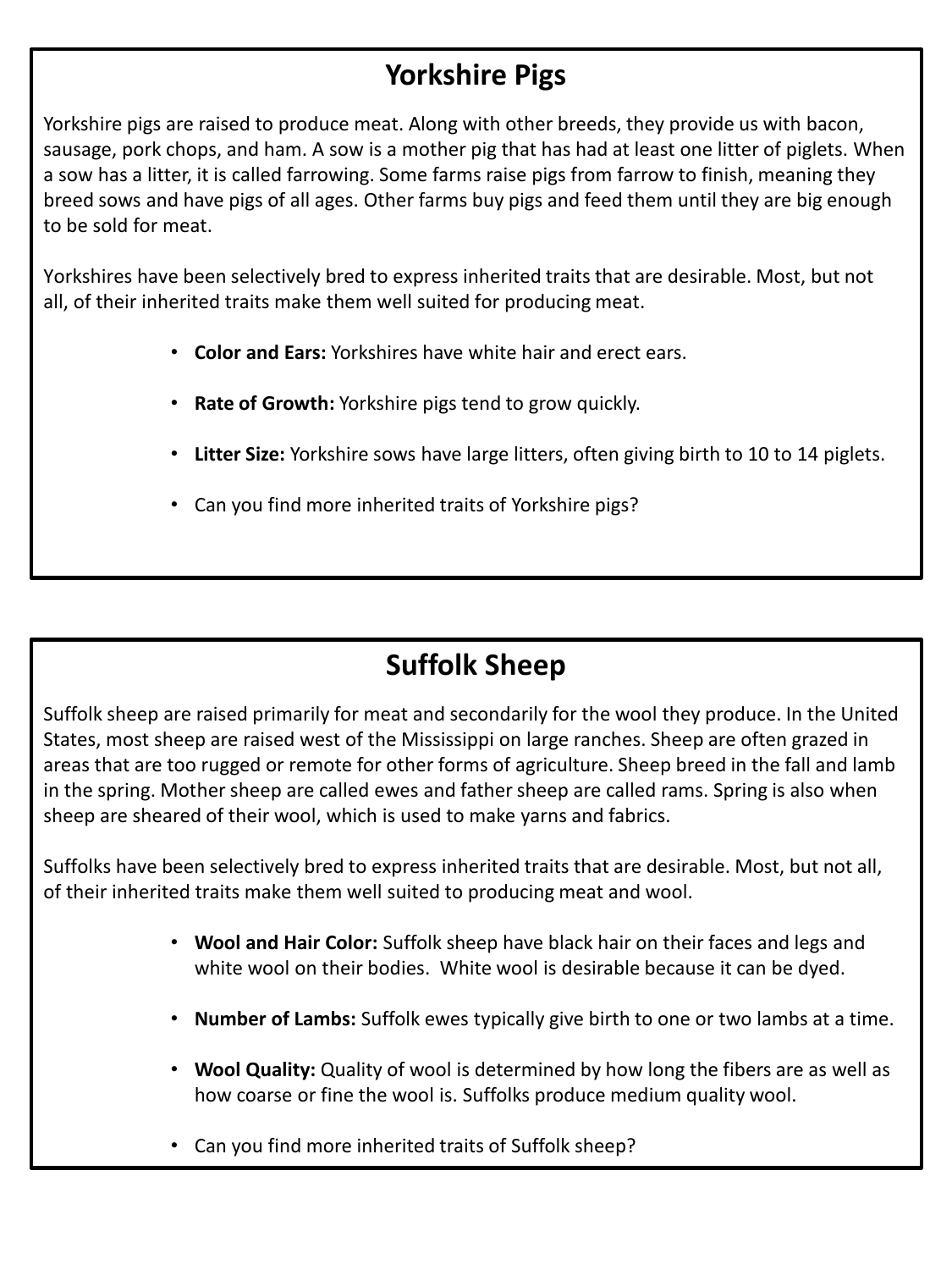#### **Nubian Goats**

Nubians are one of six breeds of goats commonly used to produce milk in the United States. Dairy goats live in close contact with people who feed them, milk them, and provide for their needs. Goat's milk is sold fresh for drinking and used to make cheese and yogurt. Does (female goats) are bred to have kids (baby goats) each year and milked twice a day for 9 - 10 months of each year.

Nubians have been selectively bred to express inherited traits that are desirable. Most, but not all, of their inherited traits make them well suited to produce milk.

- **Litter Size:** Nubian does typically give birth to one to three kids at a time.
- **Milk Production:** Nubians generally produce slightly less milk than other dairy goat breeds, but their milk tends to be higher in protein and fat.
- **Coat Color and Ears:** Nubians come in many solid colors as well as color patterns. They have very long, floppy ears.
- Can you find more inherited traits of Nubians?

## **Leghorn Chickens**

Leghorn chickens are raised primarily to produce eggs. Hens begin laying eggs when they are about 20 weeks old. When hens reach approximately two years old, the number of eggs they lay in a year begins to decrease. Hens will lay eggs even if there is no rooster around, but the eggs are not fertilized and will not develop into chicks without a rooster.

Leghorns have been selectively bred to express inherited traits that are desirable. Most, but not all, of their inherited traits make them well suited to produce eggs.

- **Eggshell Color:** Leghorn hens lay eggs with white shells.
- **Egg Production:** Leghorn hens typically lay more than 260 eggs per year. Chickens can lay a maximum of one egg per day, but some breeds will only lay one egg every two or three days.
- **Feather Color**: Leghorns can be black, brown, white, silver, red, or golden, but the white leghorn is the most commonly used in commercial egg production.
- Can you find more inherited traits of Leghorns?